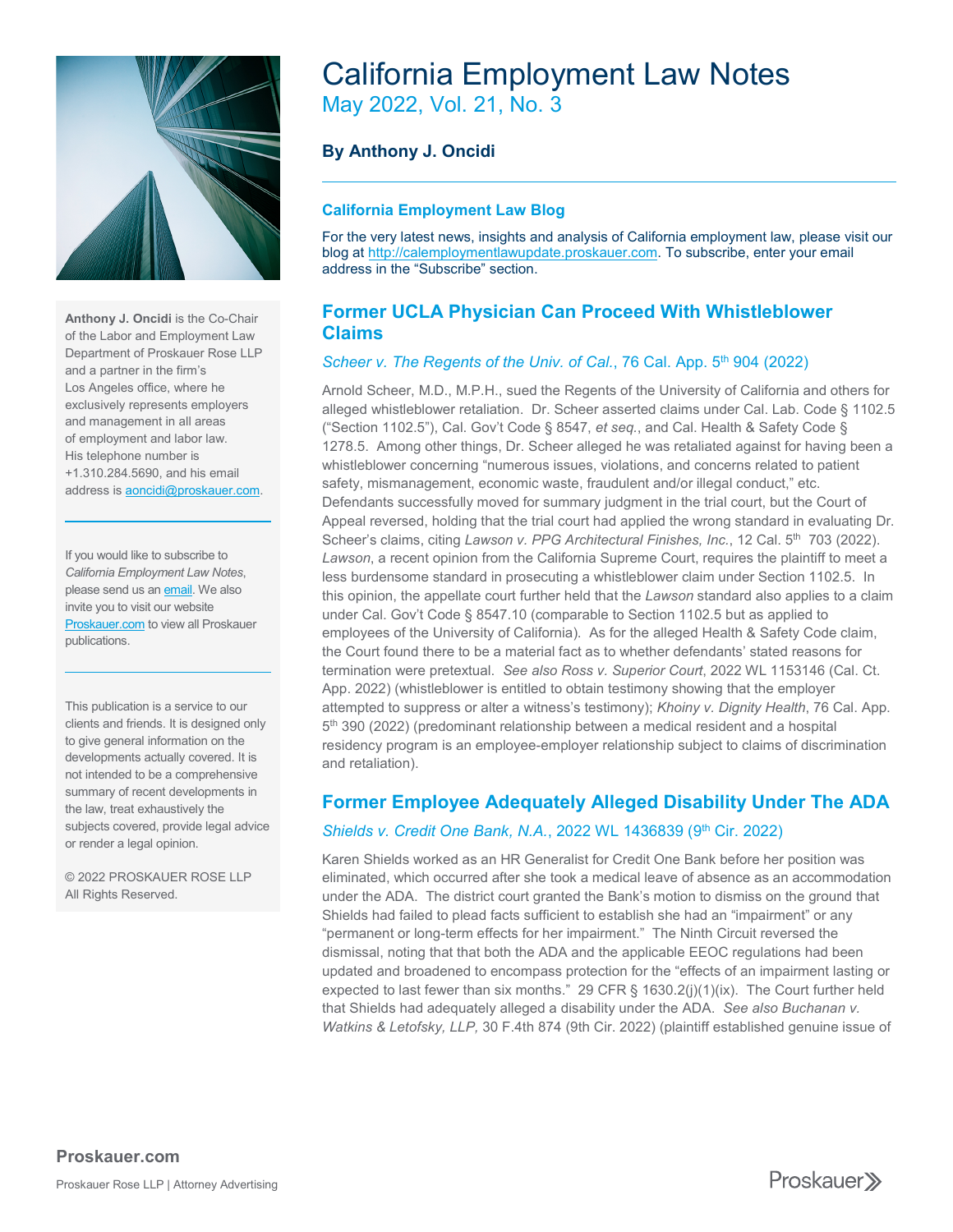material fact whether employer's two offices were an integrated enterprise and, thus, together have at least 15 employees such that the employer is covered by the ADA).

## **California Resident May Rely Upon Labor Code § 925 To Challenge Non-Compete**

#### *LGCY Power, LLC v. Superior Court,* 75 Cal. App. 5th 844 (2022)

California resident Michael Jed Sewell worked as a sales representative and sales manager for LGCY Power, which is headquartered in Salt Lake County, Utah. In 2015, Sewell signed a "Solar Representative Agreement," which included noncompetition, nonsolicitation and confidentiality provisions as well as Utah choice of law and forum provisions. In 2019, Sewell and several other executives and managers left LGCY to form a competing solar sales company. Shortly thereafter, LGCY sued Sewell and the other former employees in Salt Lake County for breach of their employment agreements, breach of fiduciary duty, misappropriation of trade secrets and related claims. Four of the defendants (not including Sewell) filed a joint cross-complaint against LGCY in the Utah court proceeding and then unsuccessfully sought dismissal of LGYC's action against them.

Meanwhile, Sewell filed a complaint against LGCY in California Superior Court, asserting breach of contract, unjust enrichment, and California wage claims and sought declaratory relief; after LGCY was unsuccessful in having the California action dismissed, it filed this writ proceeding in the Court of Appeal. In this opinion, the Court of Appeal denied LGCY's writ petition, holding that Cal. Lab. Code § 925 (Section 925 generally prohibits non-California choice of law/forum provisions) is an exception to Cal. Code Civ. Proc. § 426.30(a), the compulsory cross-complaint rule that would otherwise have required Sewell to file his cross claims against LGCY in the Utah action. The Court held that Sewell had implicitly satisfied the requirement of Section 925 that he request the trial court to void the contract under the statute (Sewell could not void the contract without a judicial determination). Further the Court determined that the change in Sewell's work duties, title and compensation since Section 925 became effective was sufficient to bring the contract within the purview of the statute. Finally, the Court rejected LGCY's assertion that the full faith and credit clause of the United States Constitution required California to recognize Utah's compulsory cross-complaint statute because "different [i.e., less] credit is owed to [another state's] statutes versus judgments under full faith and credit precedent." *See also DePuy Synthes Sales, Inc. v. Howmedica Osteonics Corp.*, 28 F.4<sup>th</sup> 956 (9<sup>th</sup> Cir. 2022) (Section 925 voided non-California forum-selection clause, and "traditional factors" favored denial of transfer of action to New Jersey).

## **School District Is Not Liable For Teacher's Sexual Relationship With Student**

#### *Doe v. Anderson Union High School Dist.,* 2022 WL 1404140 (Cal. Ct. App. 2022)

A teacher at Anderson Union High School allegedly had a sexual relationship with one of his students, which included sexual activities in the classroom. The student sued the school district, the principal and superintendent for negligent hiring and supervision. The trial court granted the school district's motion for summary judgment, finding that there was no evidence that the district or any of the other defendants knew or should have known that the teacher posed a risk of harm to students. The Court of Appeal affirmed the dismissal on summary judgment. Further, the school district did not have a duty to review alarm data and video recordings to constantly monitor all teachers, students and campus visitors; to impose such a duty would be unreasonable. *Compare Perez v. City & County of San Francisco, 75 Cal. App. 5<sup>th</sup> 826 (2022) (police* officer's failure to secure his firearm was within the scope of his employment such that the city was potentially liable for death caused by firearm after it was stolen from officer's vehicle and used to kill plaintiff's son).

## **Employer May Have Violated Federal Law On Forced Labor By Abusing Visa Program**

#### *Martinez-Rodriguez v. Giles, 2022 WL 1132809 (9<sup>th</sup> Cir.* 2022)

Plaintiffs are six citizens of Mexico (all licensed in Mexico as either animal scientists or veterinarians) who were recruited to work as "Animal Scientists" at Funk Diary in Idaho under the TN Visa program for professional employees, as established under the North American Free Trade Agreement ("NAFTA"). However, once they arrived at Funk Dairy to perform "professional services," they were required to work substantially as general laborers. In this lawsuit, plaintiffs argued that defendants' "bait-and-switch tactics" violated federal prohibitions against forced labor. The district court granted defendants' summary judgment motion, but the Ninth Circuit in this opinion reversed, holding that an issue of fact remained in the case from which a jury could conclude that Funk Dairy knowingly obtained plaintiffs' labor by abusing the TN Visa process in order to exert pressure on plaintiffs to provide labor that was substantially different from what had been represented to them and to federal consular officials.

## **Trial Court Should Not Have Dismissed PAGA Claims On Unmanageability Grounds**

#### *Estrada v. Royalty Carpet Mills, Inc.,* 76 Cal. App. 5th 685 (2022)

In this PAGA case, the trial court relied upon *Wesson v.*  Staples the Office Superstore, LLC, 68 Cal. App. 5<sup>th</sup> 746 (2021) in which the Court of Appeal held that trial courts have